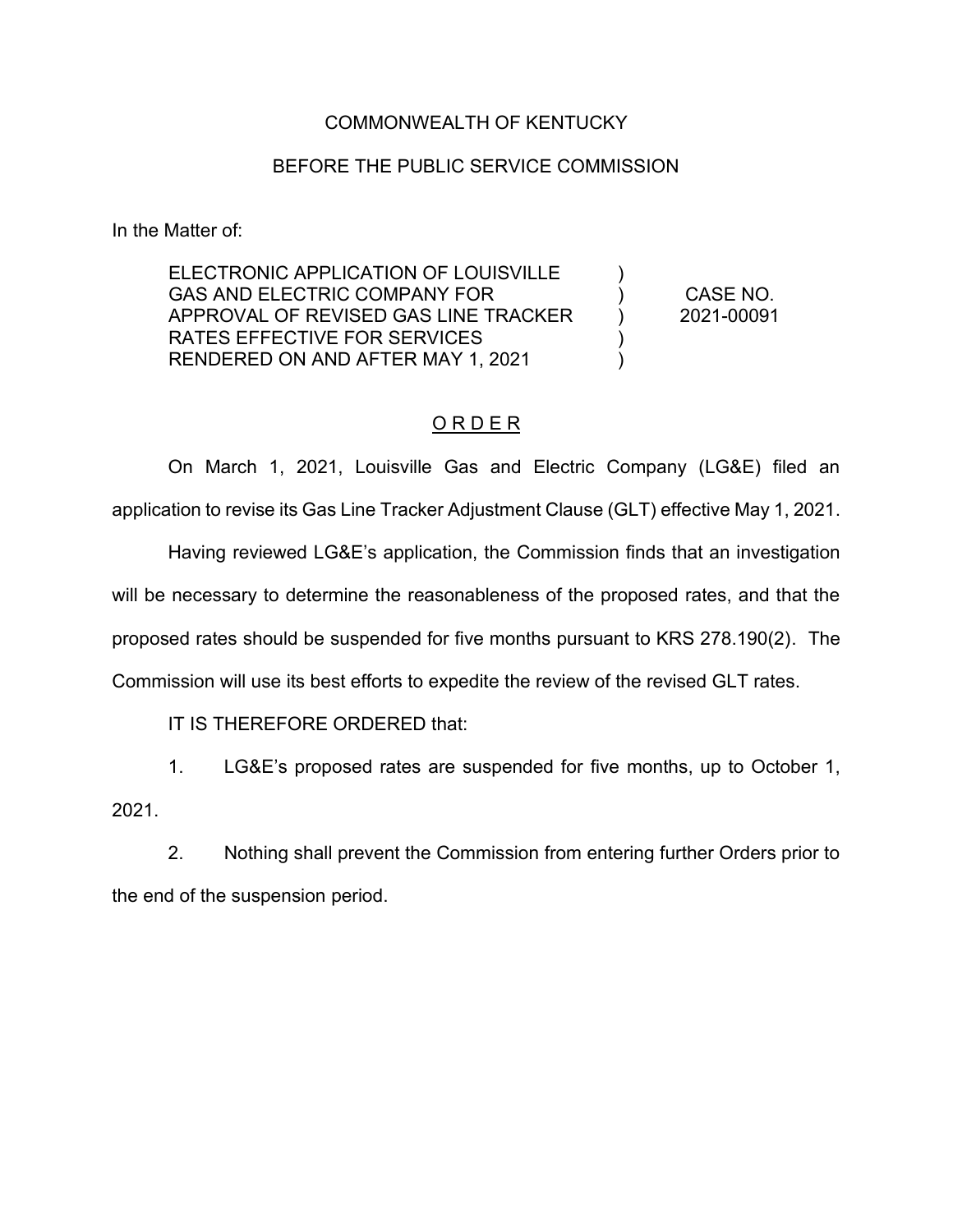By the Commission



ATTEST:

Shake O. Frideric

Executive Director

Case No. 2021-00091